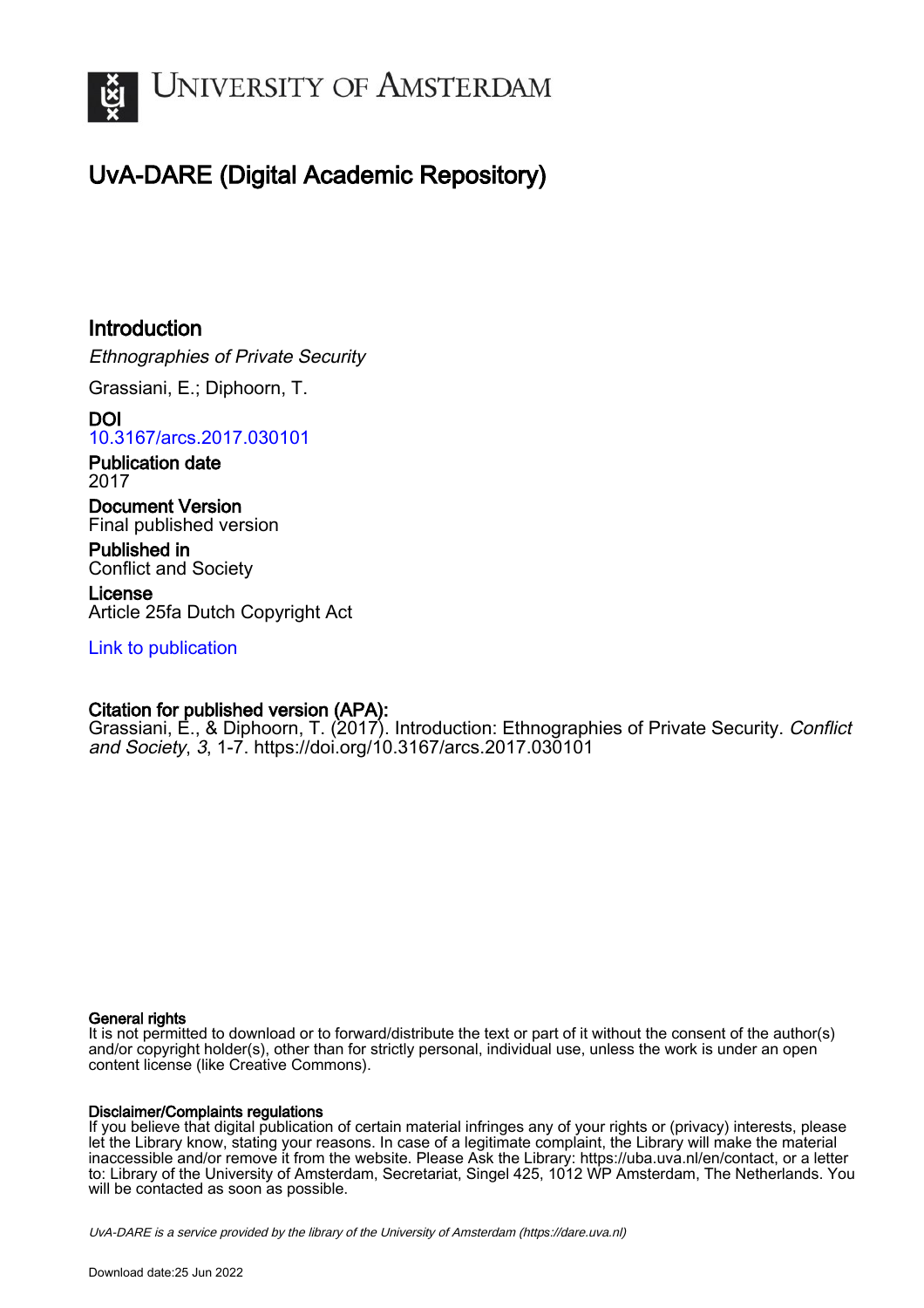

# **Introduction**

Ethnographies of Private Security

Erella Grassiani and Tessa Diphoorn

-ABSTRACT: This introduction emphasizes the value of an anthropological lens within the research on private security. Although much scholarly work has been conducted on private security throughout the past decades, anthropological attention for this subject was somewhat delayed. Yet, the works that have emerged from this discipline through ethnographic fieldwork have provided new and different types of insights, namely bottom-up understandings that explore the daily practices and performances of security and the experiences of the security actors themselves, that other disciplines can unquestionably draw from. As the introductory piece of this section, it also familiarizes the four articles that constitute various "ethnographies of private security."

**KEYWORDS:** anthropology, ethnography, policing, private security

-

Whether in the supermarket, university, airport, or shopping mall, we constantly encounter private security agents in our daily lives. This growing presence of private security across the globe has received ample scholarly attention over the past decades. We have increasing insight in the social realities of companies such as Blackwater and Securitas, and we have begun to understand the dynamics behind the growth of this large industry and its social, economic, and political consequences.

Within academia, the fields of political science, international relations, criminology, and international law have dominated the analytical quest to unravel the workings of private security actors. Studies within international relations have focused on the implications for state sovereignty and authority (Avant 2004, 2005; Leander 2005, 2013; Singer 2003), the role of private security companies in the domains of humanitarian aid (Spearin 2001), how companies engage in identity work and self-framing (Berndtsson 2011; Franke and von Boemcken 2011; Joachim and Schneiker 2012a), and the role of gender discourses and masculinities (Higate 2012; Joachim and Schneiker 2012b). In the field of international (humanitarian) law, scholars have addressed the legal frameworks in which such companies can and cannot operate (Boghosian 2005; Joh 2005; Zarate 1998; Kinsey 2005; Schreier and Caparani 2005; Thorburn 2010) and the crucial role that national and international regulation plays in determining such legal parameters (Berg 2003; Cockayne 2008; Sarre and Prenzler 1999).

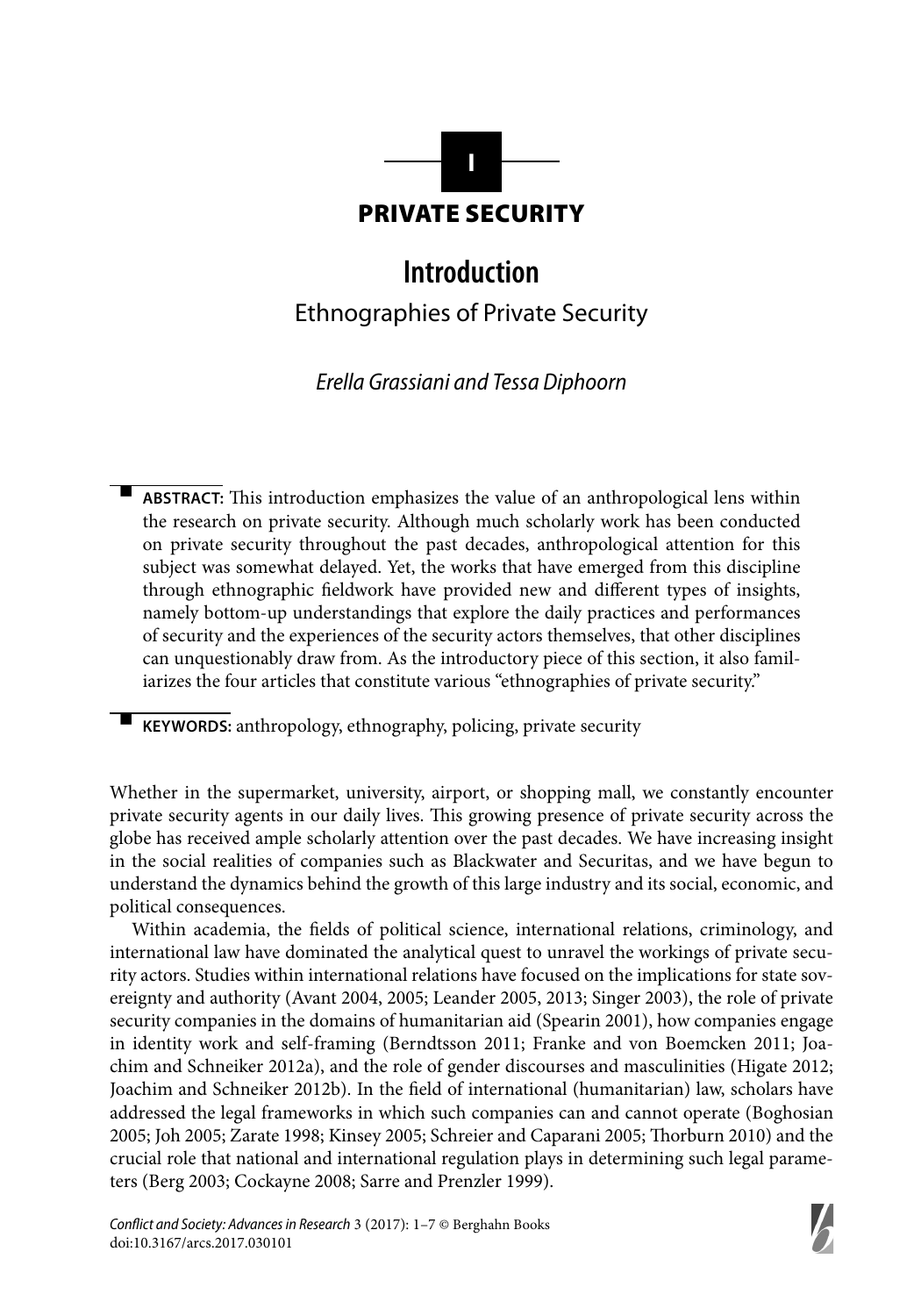Another field that has contributed significantly to the evolving conceptualization of private security is criminology, where the term "private policing" is more commonly used. This research includes canonical contributions by Clifford Shearing, Margaret Farnell, and Philip Stenning (1980), Shearing and Stenning (1983), and Nigel South (1988), and the field continues to generate the bulk of work on private policing. These studies, which often employ a quantitative approach, have analyzed the occupational standards and cultures of private security officers (Berg 2010; Button 2007; Manzo 2010; Rigakos 2002), larger processes of crime prevention and management (Johnston 1992; McManus 1995; White and Gill 2013), the changing nature of public and private spaces (Kempa et al. 2004; Shearing and Wood 2003; Wakefield 2003), and how such entities interact with state authorities and other policing actors (Crawford and Lister 2006; Diphoorn and Berg 2014; Jones and Newburn 1998; Noaks 2000). In addition, a more sociological perspective within criminology has addressed normative ideas of private security consumption and whether policing should be seen as a public good (Goold et al. 2010; Loader 1999, 2000; Loader and Walker 2007; Spitzer 1987). Working from these various disciplinary approaches, these scholars have produced an enormous volume of work on private security, and in the past two years, two encompassing and insightful edited volumes have emerged that bring these various perspectives together, namely the *Handbook of Private Security Studies* (Abraham sen and Leander 2015) and the *Routledge Research Companion to Security Outsourcing* (Berndtsson and Kinsey 2016).

This special section builds directly on this extensive scholarly literature on private security, but aims to emphasize insights being produced within anthropology, a discipline that began to focus on the growth of private security somewhat later. Although there are various ethnographic accounts of security providers operating outside of the state, such as gangs or militias (e.g., Baker 2008, 2010; Buur 2006; Goldstein 2005, 2012; Hansen and Stepputat 2005; Harnisch feger 2003; Jensen 2008; Pratten and Sen 2007; Rodgers 2006), an ethnographic focus on commercial security entities (including companies such as G4S and various security consultants) were extremely limited until very recently. This has changed in the past few years with the emergence of a few ethnographic accounts that focus specifically on private security from the point of view of the security actors (e.g., Diphoorn 2016; Konopinski 2014; Stockmarr 2015), numerous articles that depict how these actors operate in particular localities—for example, Daniel Goldstein's (2015) analysis of the performance of local sovereignty in Bolivia, Erella Grassiani and Lior Volinz's (2015) piece on how policing (re)produces different audiences in East Jerusalem, and Paul Higate's (2011, 2012) insights on gender issues among private contractors—and an edited volume that specifically focuses on the role of private security companies in Africa (Higate and Utas 2017). Combined, these anthropological contributions provide more (local) insights into how private security employees perceive and experience their own security practices, how daily interactions with other security providers influence power dynamics, and how citizens experience the growing presence of private security. This anthropological lens not only supplies a more local and bottom-up perspective of private security, but has also contributed greatly to larger conceptual debates on key issues, such as sovereignty, citizenship, belonging, and exclusion.

In this section, we extend this focus by highlighting the innovative insights and advantages of this growing anthropological scope. For decades, the method of ethnographic fieldwork defined the discipline of anthropology. More specifically, participant observation was regarded as the hallmark of the discipline and the method that distinguished anthropologists from other qualitative researchers. However, we believe, with others (Ingold 2008), that anthropology is not solely defined by ethnography or participant observation; the questions we ask and the conceptual insights anthropology offers are equally important. Yet we value the ethnographic method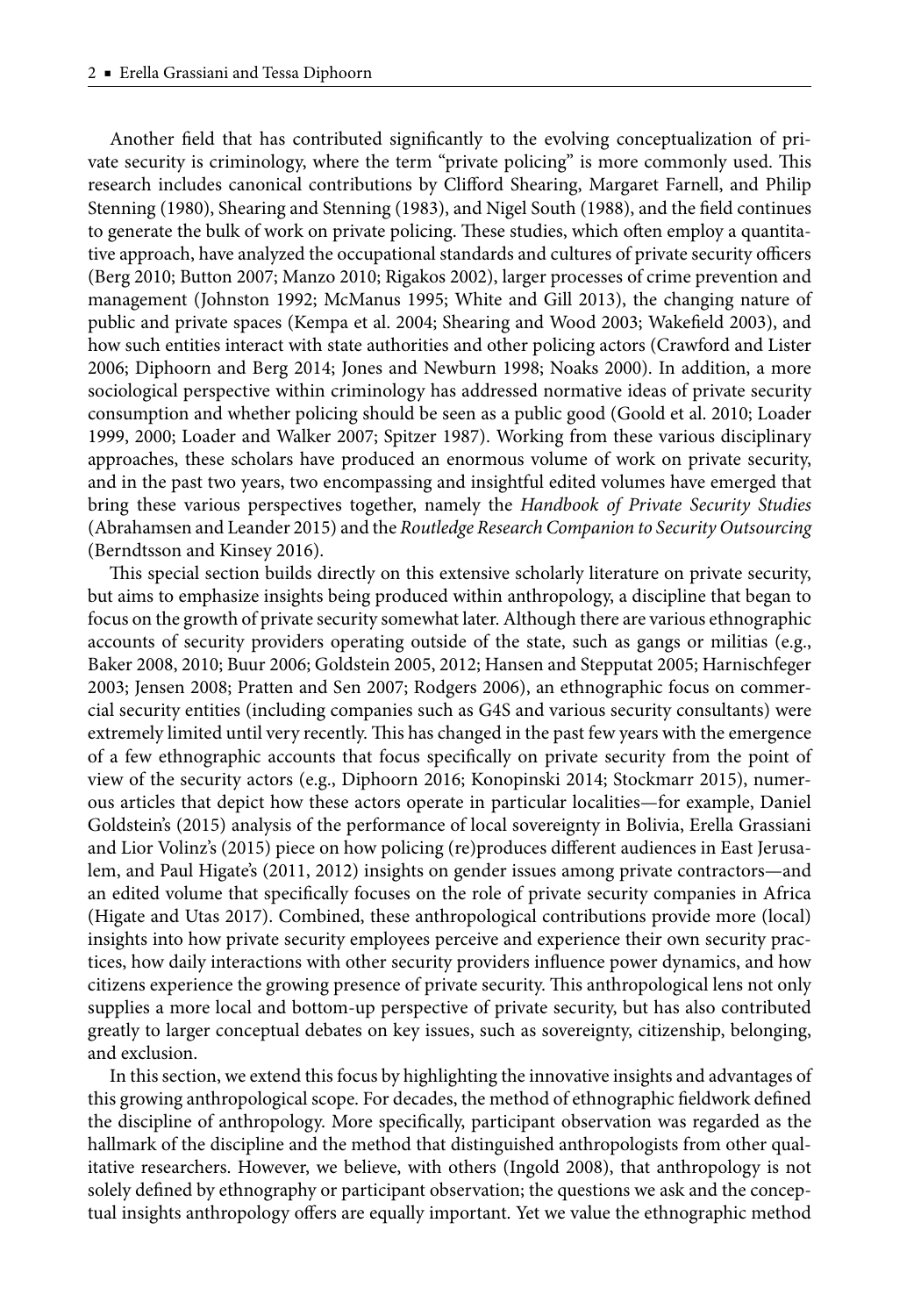here as particularly important to understand how private security agents give meaning to their work within the national, historical, and social contexts they live in and the power relations they are part of. It also shows us the ways private security work relates to issues of sovereignty, gender, and power.

This special section is based on contributions by authors who have conducted extensive ethnographic fieldwork and have used participant observation as a key method to uncover how private security actually works. Each article in this section highlights a different facet of the enormous and diverse private security industry and is based in a different locality. The first contribution, by Francesco Colona and Tessa Diphoorn, analyses the power dynamics between local security providers in Nairobi, Kenya. By focusing on the dynamics between private security companies, Kenyan police officers, and various resident initiatives, the authors use their empirical data to show the dominant role of the state police, with private security providers relegated to the role of acting as their "eyes, ears, and wheels". This, they argue, counters much of the literature on African policing that tends to interpret the growth and prominence of the private security industry as an indication of state weakness or state failure. Using rich ethnographic material, the authors emphasize the multitude and continuously changing dynamics between security providers that move beyond frequently used abstract frameworks of "security assemblages" (Abrahamsen and Williams 2010) and "security networks" (Dupont 2004).

The second contribution, by Maya Mynster Christensen, brings us to Sierra Leone. In this piece, Mynster Christensen explores the practices and processes through which Sierra Leonean ex-soldiers and ex–militia members have been engaged in private security provision for the US government in the aftermath of the civil war in their country. The author focuses on the experiences of these "ex-servicemen," who are (waiting to be) deployed in Iraq, thereby also demonstrating the globalized nature of security networks. In addition to understanding how militarized networks are transformed in a postwar context, this article uncovers, using the concept "shadow soldiering," how these networks gradually morph into new ways of blurring of the public with the private and the visible with the invisible.

The final two articles, by Paul Higate and Erika Robb Larkins, explore embodiment as a dimension of private security that is often overlooked. Higate's contribution zooms in on the domain of private security training for close protection officers in two distinct localities, namely the United States and Eastern Europe. He employs an explicitly embodied methodology to analyze how armed close protection officers translate abstract ideas of security to material security practices. Higate aims to show the crucial role of embodiment in doing ethnographic research and reflects on his role as both researcher and participant in the trainings. In so doing, he offers an explicit focus on the embodied dimension of intersubjectivity that is lacking in many fields outside of anthropology.

Erika Robb Larkins also focuses on "embodied security work," reflecting on her own embodied approach to understanding security practices in Rio de Janeiro, Brazil. Identifying various types of bodies and exploring how security is experienced as a particular form of embodied labor by guards, she argues that security work itself depends on performatively subduing different kinds of bodies, both those of potential threats and those of the guards themselves. This analysis highlights the racialized dimensions of security work (see also Diphoorn 2015; Kempa and Singh 2008; Samara 2010), and the extent to which security practices are always directed towards a dangerous Other.

Across the different themes and localities, the ethnographic approach of these authors unites the various contributions of this section. The authors have all spent a substantial time doing extensive, in-depth research in their respective fieldwork sites, conducting numerous interviews with the relevant actors and participating in various activities, such as trainings, social events,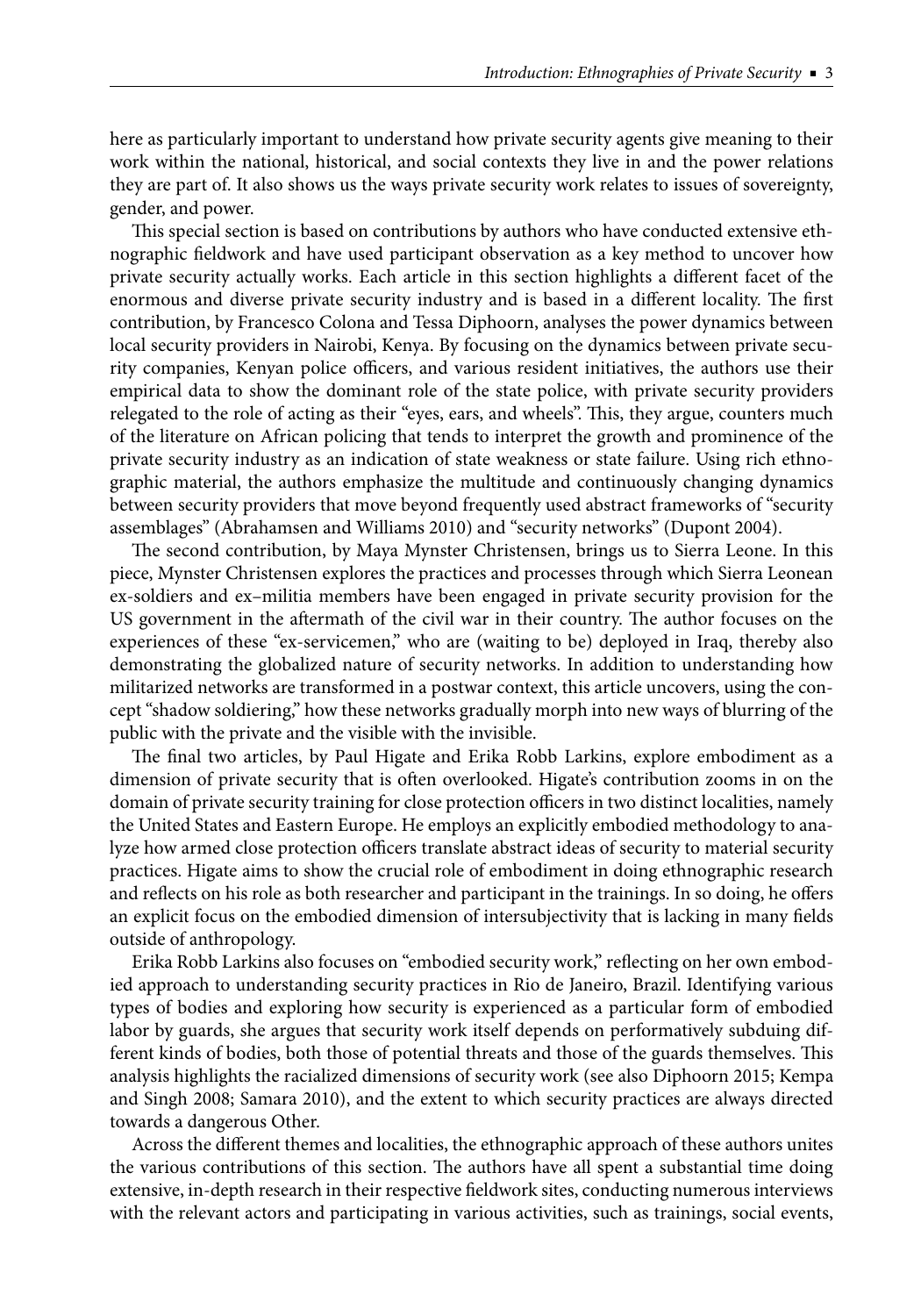and patrols, that constitute the private security domain. This detailed engagement with everyday security practices and the meanings attributed to these practices by on-the-ground private security professionals across diverse cultural, political, and economic contexts all add to our understanding of such practices as they are performed by private agents across the globe. It is precisely this dimension that an ethnographic approach uncovers, namely, how daily security practices are performed and how various, often conflicting, perceptions on security are created and connected. Other approaches, such as the ones we refer to above, have mostly relied on policy analysis, statistics, and a top-down approach to understand and conceptualize security. And although the anthropological lens may have developed later, we argue that it not only builds on and contributes to existing approaches, but also provides something different from which other disciplines can draw from.

#### - **ACKNOWLEDGMENTS**

This project was funded by an ERC Starting Grant (337974), titled "Transforming Citizenship through Hybrid Governance: The Impacts of Public-Private Security Assemblages."

- **ERELLA GRASSIANI** is an anthropologist and Assistant Professor at the University of Amsterdam. She is the author of *Soldiering Under Occupation: Processes of Numbing among Israeli soldiers in the Al-Aqsa Intifada* (Berghahn Books, 2013)*.* Her current research is part of a wider project on privatization and globalization of security with a specific focus on Israel and security mobilities, and it traces the flows of the (Israeli) security worldwide and looks at how cultural ideas, technologies, and consultants move around globally.

 **TESSA DIPHOORN** is Assistant Professor in the Department of Cultural Anthropology at Utrecht University. She has conducted extensive ethnographic research about private security in South Africa and is the author of *Twilight Policing: Private Security and Violence in Urban South Africa* (University of California Press, 2016). She is now working on a new research project that analyzes the regulation of police (mis)conduct in Kenya.

#### - **REFERENCES**

-

Abrahamsen, Rita, and Anna Leander, eds. 2015. *The Routledge Handbook of Private Security Studies*. London: Routledge.

- Abrahamsen, Rita, and Michael C. Williams. 2010. *Security Beyond the State: Private Security in International Politics.* Cambridge: Cambridge University Press
- Avant, Deborah. 2005. *The Market for Force: The Consequences of Privatizing Security*. Cambridge: Cambridge University Press.
- Avant, Deborah. 2004. "The Privatization of Security and Change in the Control of Force." *International Studies Perspectives* 5 (2): 153–157.

Baker, Bruce. 2008. *Multi-Choice Policing in Africa.* Uppsala: Nordiska Afrikainstitutet.

Baker, Bruce. 2010. Security in Post-Conflict Africa: The Role of Nonstate Policing. Boca Raton, FL: CRC Press.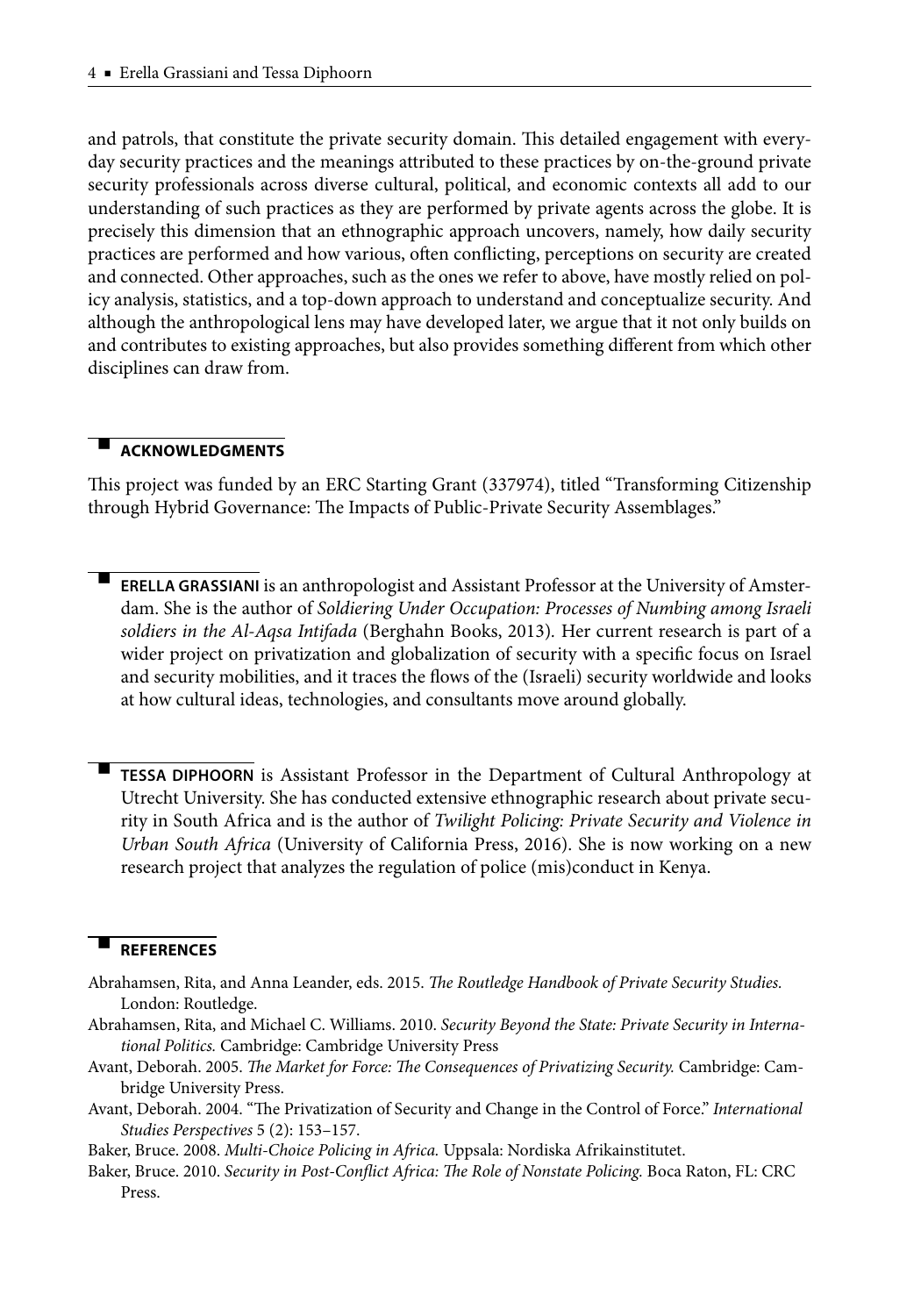- Berndtsson, Joakim. 2011. "Security Professionals for Hire: Exploring the Many Faces of Private Security Expertise." *Millennium: Journal of International Studies* 40 (2): 303–320.
- Berndtsson, Joakim, and Christopher Kinsey, eds. 2016. *Routledge Research Companion to Security Outsourcing.* London: Routledge.
- Berg, Julie. 2003. "The Private Security Industry in South Africa: A Review of Applicable Legislation." *South African Journal of Criminal Justice* 16 (2): 178–196.
- Berg, Julie. 2010. "Seeing Like Private Security: Evolving Mentalities of Public Space Protection in South Africa." *Criminology and Criminal Justice* 10 (3): 287–301.
- Boghosian, Heidi. 2005. "Applying Restraints to Private Police." *Modern Law Review* 70: 177–218.
- Button, Mark. 2007. Security Officers and Policing: Powers, Culture and Control in the Governance of Pri*vate Space.* Aldershot: Ashgate Publishing.
- Buur, Lars. 2006. "Reordering Society: Vigilantism and Expressions of Sovereignty in Port Elizabeth's Townships." *Development and Change* 37 (4): 735–757.
- Crawford, Adam, and Stuart Lister. 2006. "Additional Security Patrols in Residential Areas: Notes from the Marketplace." *Policing and Society* 16 (2): 164–88.
- Cockayne, James. 2008. "Regulating Private Military and Security Companies: The Content, Negotiation, Weaknesses and Promise of the Montreux Document." *Journal of Conflict and Security Law* 13 (3): 401–428.
- Diphoorn, Tessa. 2015. "The 'Bravo Mike Syndrome': Private Security Culture and Racial Profiling in South Africa." *Policing and Society.* doi:10.1080/10439463.2015.1089869.
- Diphoorn, Tessa. 2016. *Twilight Policing: Private Security and Violence in Urban South Africa.* Berkeley: University of California Press.
- Diphoorn, Tessa, and Julie Berg. 2014. "Typologies of Partnership Policing: Case Studies from Urban South Africa." *Policing and Society* 24 (4): 425–442.
- Dupont, Benoît. 2004. "Security in the Age of Networks." *Policing and Society* 14 (1): 76–91.
- Franke, Volker, and Marc von Boemcken. 2011. "Guns for Hire: Motivations and Attitudes of Private Security Contractors." *Armed Forces and Society* 37 (4): 725–742.
- Goldstein, Daniel M. 2005. "Flexible Justice: Neoliberal Violence and 'Self-Help' Security in Bolivia." *Critique of Anthropology* 25 (4): 389–411.
- Goldstein, Daniel M. 2012. *Outlawed: Between Security and Rights in a Bolivian City.* Durham, NC: Duke University Press.
- Goldstein, Daniel M. 2015. "Color-Coded Sovereignty and the Men in Black: Private Security in a Bolivian Marketplace." *Conflict and Society* 1: 182-196.
- Goold, Benjamin, Ian Loader, and Angelica Thumala. 2010. "Consuming Security? Tools for a Sociology of Security Consumption." *Theoretical Criminology* 14 (1): 3-30.
- Grassiani, Erella, and Lior Volinz. 2016. "Intimidation, Reassurance and Invisibility: Israeli Security Agents in the Old City of Jerusalem." *Focaal* 75: 14–30.
- Hansen, Thomas Blom, and Finn Stepputat. 2005. Sovereign Bodies: Citizens, Migrants, and States in the *Postcolonial World.* Princeton, NJ: Princeton University Press.
- Harnischfeger, Johannes. 2003. "The Bakassi Boys: Fighting Crime in Nigeria." *Journal of Modern African Studies* 41 (1): 23–49.
- Higate, Paul. 2011. "'Cowboys and Professionals': The Politics of Identity Work in the Private and Military Security Company." *Millennium: Journal of International Studies* 40 (2): 321–341*.*  doi:10.1177/0305829811425752.
- Higate, Paul. 2012. "Drinking Vodka from the 'Butt-Crack': Men, Masculinities and Fratriarchy in the Private Militarized Security Company." *International Feminist Journal of Politics* 14 (4): 450– 469.
- Higate, Paul, and Mats Utas. 2017. *The Politics of Private Security Provision in Sub-Saharan Africa: From the Global Assemblage to the Everyday.* London: Zed Books.
- Ingold, Tim. 2008. "Anthropology Is Not Ethnography." *Proceedings of the British Academy* 154: 69–92. Jensen, Steffen. 2008. *Gangs, Politics and Dignity in Cape Town*. Oxford: James Currey.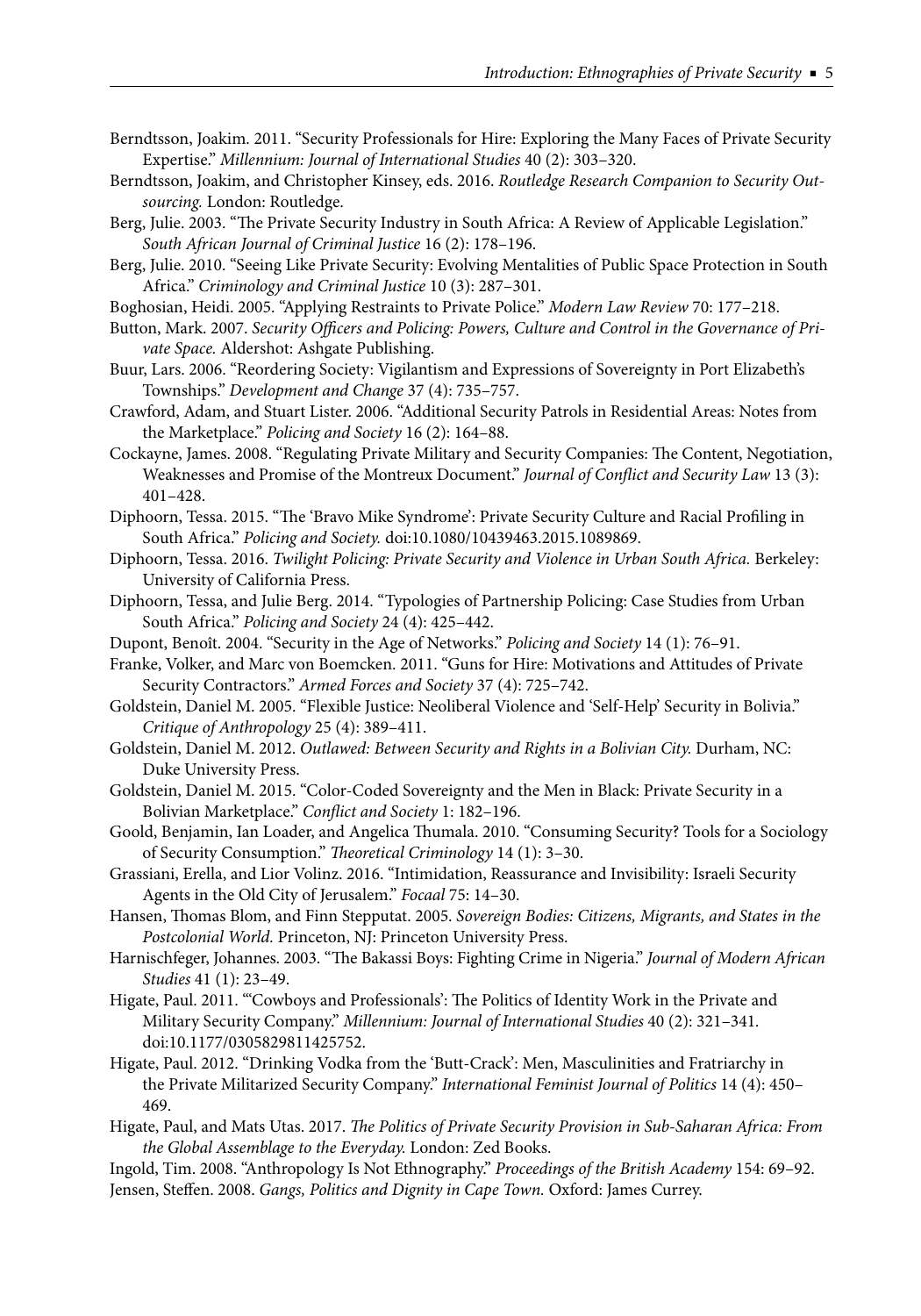- Joachim, Jutta, and Andrea Schneiker. 2012a. "Of 'True Professionals' and 'Ethical Hero Warriors': A Gender-Discourse Analysis of Private Military and Security Companies." *Security Dialogue* 43 (6): 495–512.
- Joachim, Jutta, and Andrea Schneiker. 2012b. "New Humanitarians? Frame Appropriation through Private Military and Security Companies." *Millennium: Journal of International Studies* 40 (2): 365–388.
- Joh, Elizabeth E. 2005. "Conceptualizing the Private Police." *Utah Law Review* 2005: 573–617.
- Johnston, Les. 1992. *The Rebirth of Private Policing*. London: Routledge.
- Jones, Trevor, and Tim Newburn, eds. 1998. *Private Security and Public Policing.* Oxford: Clarendon Press.
- Kempa, Michael, and Anne-Marie Singh. 2008. "Private Security, Political Economy and the Policing Of Race: Probing Global Hypotheses through the Case of South Africa." *Theoretical Criminology* 12 (3): 333–354.
- Kempa, Michael, Philip Stenning, and Jennifer Wood. 2004. "Policing Communal Spaces: A Reconfiguration of the 'Mass Private Property' Hypothesis." *British Journal of Criminology* 44 (4): 562–581.
- Kinsey, Christopher. 2005. "Challenging International Law: A Dilemma of Private Security Companies." *Confl ict, Security & Development* 5(3): 269–293.
- Konopinski, Natalie. 2014. "Borderline Temporalities and Security Anticipations: Standing Guard in Tel Aviv." *Etnofoor* 26 (1): 59–80.
- Leander, Anna. ed. 2005. "The Market for Force and Public Security: The Destabilizing Consequences of Private Military Companies." *Journal of Peace Research* 42 (5): 605–622.
- Leander, Anna. 2013. *Commercialising Security in Europe: Political Consequences for Peace Operations.* New York: Routledge.
- Loader, Ian. 1999. "Consumer Culture and the Commodification of Policing and Security." *Sociology* 33 (2): 373–392.
- Loader, Ian. 2000. "Plural Policing and Democratic Governance." *Social Legal Studies* 9 (3): 323–345.
- Loader, Ian, and Neil Walker. 2007. *Civilizing Security.* Cambridge: Cambridge University Press.
- Manzo, John. 2010. "How Private Security Officers Perceive Themselves Relative to Police." Security Jour*nal* 23 (3): 192–205.
- McManus, Michael. 1995. *From Fate to Choice: Private Bobbies, Public Beats.* Aldershot: Avebury.
- Noaks, Lesley. 2000. "Private Cops on the Block: A Review of the Role of Private Security in Residential Communities." *Policing and Society* 10 (2): 143–61.
- Pratten, David, and Atryee Sen, eds. 2007. *Global Vigilantes.* London: Hurst & Co.
- Rigakos, George S. 2002. *The New Parapolice: Risk Markets and Commodified Social Control. Toronto:* University of Toronto Press.
- Rodgers, Dennis. 2006. "The State as a Gang: Conceptualizing the Governmentality of Violence in Contemporary Nicaragua." *Critique of Anthropology* 26 (3): 315–330.
- Samara, Tony Roshan. 2010. "Order and Security in the City: Producing Race and Policing Neoliberal Spaces in South Africa." *Ethnic and Racial Studies* 33 (4): 637–655.
- Sarre, Rick, and Tim Prenzler. 1999. "The Regulation of Private Policing: Reviewing Mechanisms of Accountability." *Crime Prevention and Community Safety: An International Journal* 1 (3): 17–28.
- Schreier, Fred, and Marina Caparini. 2005. "Privatising Security: Law, Practice and Governance of Private Military and Security Companies." Geneva Centre for the Democratic Control of Armed Forces (DCAF), Occasional Paper no. 6.
- Shearing, Clifford D., Margaret B. Farnell, and Philip C. Stenning. 1980. Contract Security in Ontario. Toronto: Centre of Criminology, University of Toronto.
- Shearing, Clifford D., and Philip C. Stenning. 1983. "Private Security: Implications for Social Control." *Social Problems* 30 (5): 493–506.
- Shearing, Clifford D., and Jennifer Wood. 2003. "Nodal Governance, Democracy, and the New 'Denizens.'" *Journal of Law and Society* 30 (3): 400–419.
- Singer, Peter W. 2003. *Corporate Warriors: The Rise of the Privatized Military Industry.* Ithaca, NY: Cornell University Press.